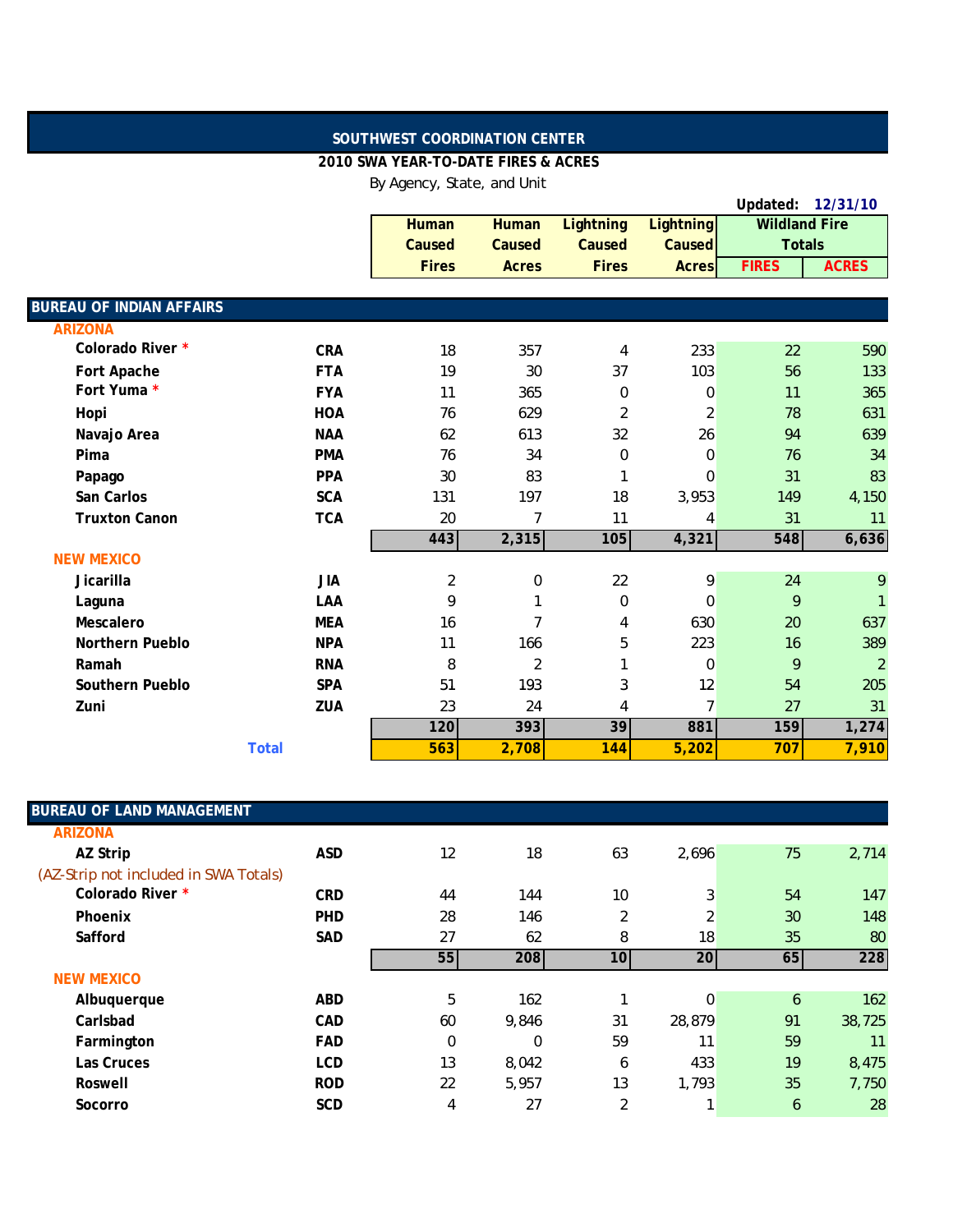| <b>Taos</b>                             | <b>TAD</b>                     | 8                | 3                       | 4                | $\boldsymbol{0}$ | 12               | 3                       |
|-----------------------------------------|--------------------------------|------------------|-------------------------|------------------|------------------|------------------|-------------------------|
|                                         |                                | $\overline{112}$ | 24,037                  | 116              | 31,117           | 228              | 55,154                  |
|                                         | <b>Total</b>                   | 167              | 24,245                  | 126              | 31,137           | 293              | 55,382                  |
|                                         |                                |                  |                         |                  |                  |                  |                         |
| <b>DEPARTMENT OF DEFENSE</b>            |                                |                  |                         |                  |                  |                  |                         |
| <b>ARIZONA</b>                          |                                | $\boldsymbol{0}$ | 0                       | 0                | $\pmb{0}$        |                  |                         |
| Fort Huachuca                           |                                | 0                | 0                       | 0                | 0                | 0                | 0                       |
|                                         |                                | $\overline{0}$   | 0                       | $\overline{0}$   | 0                | $\overline{0}$   | $\overline{\mathbf{0}}$ |
| <b>U.S. FISH &amp; WILDLIFE SERVICE</b> |                                |                  |                         |                  |                  |                  |                         |
| <b>ARIZONA</b>                          |                                |                  |                         |                  |                  |                  |                         |
| Buenos Aires *                          | <b>BAR</b>                     | 4                | 0                       | $\boldsymbol{0}$ | 0                | $\overline{4}$   | 0                       |
| <b>Bill Williams</b>                    | <b>BWR</b>                     | 1                | 0                       | 0                | $\boldsymbol{0}$ | 1                | 0                       |
| Cibola                                  | <b>CBR</b>                     |                  |                         |                  |                  | $\Omega$         | $\Omega$                |
| Cabeza Prieta                           | <b>CPR</b>                     |                  |                         |                  |                  | $\overline{0}$   | $\Omega$                |
| Havasu *                                | <b>HVR</b>                     | 1                | 3                       | $\overline{2}$   | 1                | 3                | 4                       |
| Imperial *                              | <b>IMR</b>                     | 1                | 1                       | 0                | 0                | $\mathbf{1}$     |                         |
| San Bernardino                          | <b>SBR</b>                     |                  |                         |                  |                  | $\mathbf{0}$     | $\mathbf{0}$            |
|                                         |                                | $\overline{7}$   | $\overline{\mathbf{A}}$ | $\overline{2}$   | 1 <sup>1</sup>   | 9                | $\overline{5}$          |
| <b>NEW MEXICO</b>                       |                                |                  |                         |                  |                  |                  |                         |
| <b>Bitter Lake</b>                      | <b>BTR</b>                     | 7                | 4,481                   | $\overline{c}$   | 777              | 9                | 5,258                   |
| Bosque Del Apache                       | <b>BDR</b>                     | 1                | 0                       | 0                | 0                | $\mathbf{1}$     | $\mathbf 0$             |
| Las Vegas                               | <b>LVR</b>                     |                  |                         |                  |                  | $\overline{0}$   | $\Omega$                |
| San Andres                              | <b>SNR</b>                     |                  |                         |                  |                  | $\overline{0}$   | $\Omega$                |
| Sevilleta                               | <b>SER</b>                     | 1                | 2                       | $\overline{2}$   | 2                | 3                | 4                       |
|                                         |                                | $\overline{9}$   | 4,483                   | $\overline{4}$   | 779              | 13               | 5,262                   |
| <b>WEST TEXAS (FED. ONLY)</b>           |                                |                  |                         |                  |                  |                  |                         |
|                                         | <b>Mule Shoe</b><br><b>MLR</b> | 0                | 0                       | 0                | $\boldsymbol{0}$ | $\boldsymbol{0}$ | 0                       |
|                                         |                                | $\overline{0}$   | $\overline{0}$          | $\overline{0}$   | $\overline{0}$   | $\overline{0}$   | $\overline{0}$          |
|                                         | <b>Total</b>                   | 16               | 4,487                   | 6                | 780              | $\overline{22}$  | 5,267                   |

| <b>NATIONAL PARK SERVICE</b> |            |                 |          |                |          |                |        |
|------------------------------|------------|-----------------|----------|----------------|----------|----------------|--------|
| <b>ARIZONA</b>               |            |                 |          |                |          |                |        |
| Canyon de Chelly             | <b>CAP</b> | 4               | 3        | 3              | $\Omega$ |                | 3      |
| Chiricahua                   | <b>CHP</b> | $\Omega$        |          |                | 0        |                | 0      |
| Coronado                     | <b>COP</b> |                 | 3        | 0              | 0        | 2              | 3      |
| <b>Grand Canyon</b>          | <b>GCP</b> |                 |          | 12             | 3,437    | 13             | 3,439  |
| Organ Pipe                   | <b>ORP</b> | 6               |          | 0              | 0        | 6              |        |
| Saguaro                      | <b>SAP</b> |                 | 0        |                |          | 2              |        |
|                              |            | 14 <sup>1</sup> | 9        | 17             | 3,439    | 31             | 3,448  |
| <b>NEW MEXICO</b>            |            |                 |          |                |          |                |        |
| <b>Bandelier NM</b>          | <b>BAP</b> | $\Omega$        | $\Omega$ | 2              | 0        | $\overline{2}$ | 0      |
| Carlsbab                     | <b>CCP</b> |                 | 191      | າ              | 17,734   | 3              | 17,925 |
| <b>El Malpais</b>            | <b>EMP</b> | 0               | 0        |                | 4        | 4              | 4      |
|                              |            |                 | 191      | 8 <sup>1</sup> | 17,738   | 9              | 17,929 |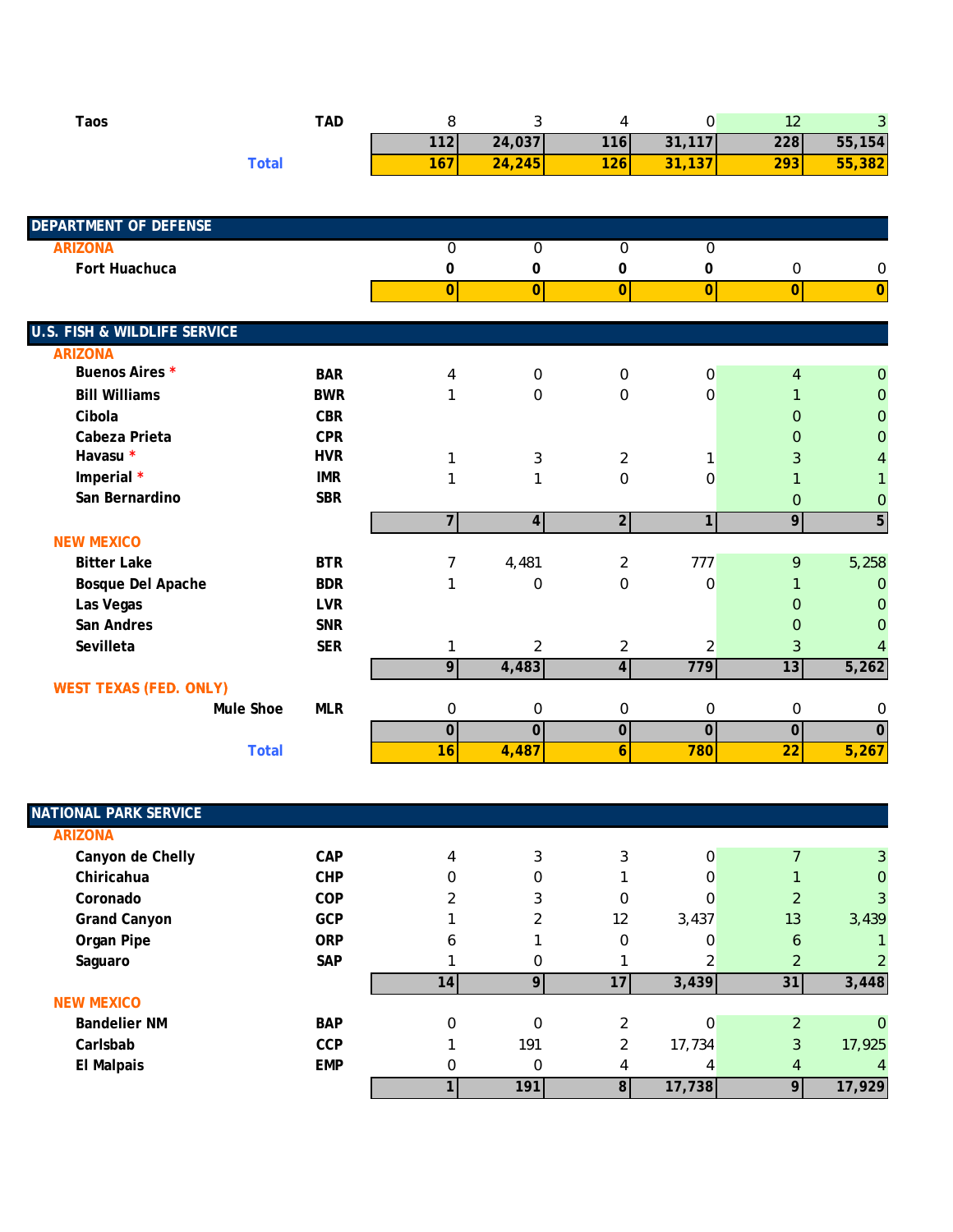| <b>WEST TEXAS (FED. ONLY)</b> |                  |                |                |                 |              |             |                  |
|-------------------------------|------------------|----------------|----------------|-----------------|--------------|-------------|------------------|
| Amistad                       | <b>AMP</b>       |                |                |                 |              | $\mathbf 0$ | $\mathbf{0}$     |
| <b>Big Bend</b>               | <b>BBP</b>       | 1              | 0              | 7               | 123          | 8           | 123              |
| Guadalupe                     | <b>GUP</b>       | 3              | $\Omega$       | 3               | 10,377       | 6           | 10,377           |
| Lake Meredith                 | LAP              | 48             | 2,604          | $\overline{2}$  | 13           | 50          | 2,617            |
|                               |                  | 52             | 2,604          | 12              | 10,513       | 64          | 13,117           |
|                               | <b>Total</b>     | 67             | 2,804          | $\overline{37}$ | 31,690       | 104         | 34,494           |
| <b>OTHER</b>                  |                  |                |                |                 |              |             |                  |
| <b>NEW MEXICO</b>             |                  |                |                |                 |              |             |                  |
| Los Alamos Nat. Lab           | LAE              |                |                |                 |              | $\mathbf 0$ | $\boldsymbol{0}$ |
|                               | <b>Total</b>     | $\overline{O}$ | $\overline{0}$ | 0               | $\mathbf{0}$ | 0           | $\overline{0}$   |
|                               |                  |                |                |                 |              |             |                  |
| <b>STATES</b>                 |                  |                |                |                 |              |             |                  |
| <b>ARIZONA</b>                |                  |                |                |                 |              |             |                  |
| Arizona St. Land Dept. *      | <b>AZS</b>       | 136            | 829            | 15              | 160          | 151         | 989              |
|                               | Total            | 136            | 829            | 15              | 160          | 151         | 989              |
| <b>NEW MEXICO</b>             |                  |                |                |                 |              |             |                  |
| <b>Chama District</b>         | N <sub>1</sub> S | 22             | 30             | 26              | 13           | 48          | 43               |
| <b>Cimarron District</b>      | N <sub>2</sub> S | 7              | 5,239          | 21              | 97           | 28          | 5,336            |
| Socorro District              | N <sub>3</sub> S | 53             | 6,360          | 17              | 2,934        | 70          | 9,294            |
| Las Vegas District            | N4S              | 22             | 20,278         | 27              | 3,832        | 49          | 24,110           |
| <b>Capitan District</b>       | N <sub>5</sub> S | 140            | 27,754         | 71              | 14,334       | 211         | 42,088           |
| <b>Bernalillo District</b>    | N <sub>6</sub> S | 50             | 344            | 12              | 25           | 62          | 369              |
|                               |                  | 294            | 60,005         | 174             | 21,235       | 468         | 81,240           |
|                               | <b>Total</b>     | 430            | 60,834         | 189             | 21,395       | 619         | 82,229           |
| <b>USDA FOREST SERVICE</b>    |                  |                |                |                 |              |             |                  |
| <b>ARIZONA</b>                |                  |                |                |                 |              |             |                  |
| Apache/Sitgreaves             | <b>ASF</b>       | 71             | 12288          | 56              | 9,481        | 127         | 21,769           |
| Coronado                      | <b>CNF</b>       | 43             | 8036           | 26              | 6,766        | 69          | 14,802           |
| Coconino                      | COF              | 114            | 15686          | 122             | 7,842        | 236         | 23,528           |
| Kaibab                        | <b>KNF</b>       | 20             | 7              | 69              | 8,273        | 89          | 8,280            |
| Prescott                      | <b>PNF</b>       | 32             | 10             | 15              | 10           | 47          | 20               |
| Tonto                         | <b>TNF</b>       | 79             | 298            | 56              | 2,298        | 135         | 2,596            |
| <b>NEW MEXICO</b>             |                  | 359            | 36,325         | 344             | 34,670       | 703         | 70,995           |
| Carson                        | <b>CAF</b>       | 77             | 5              | 27              | 302          | 104         | 307              |
| Cibola                        | CIF              | $30\,$         | 810            | 20              | 209          | 50          | 1,019            |
| Gila                          | <b>GNF</b>       | 17             | 11             | 92              | 4,803        | 109         | 4,814            |
| Lincoln                       | <b>LNF</b>       | 11             | 205            | 22              | 170          | 33          | 375              |
| Santa Fe                      | <b>SNF</b>       | 22             | 1,658          | 37              | 32,263       | 59          | 33,921           |
|                               |                  | 157            | 2,689          | 198             | 37,747       | 355         | 40,436           |
|                               | <b>Total</b>     | 516            | 39,014         | 542             | 72,417       | 1,058       | 111,431          |